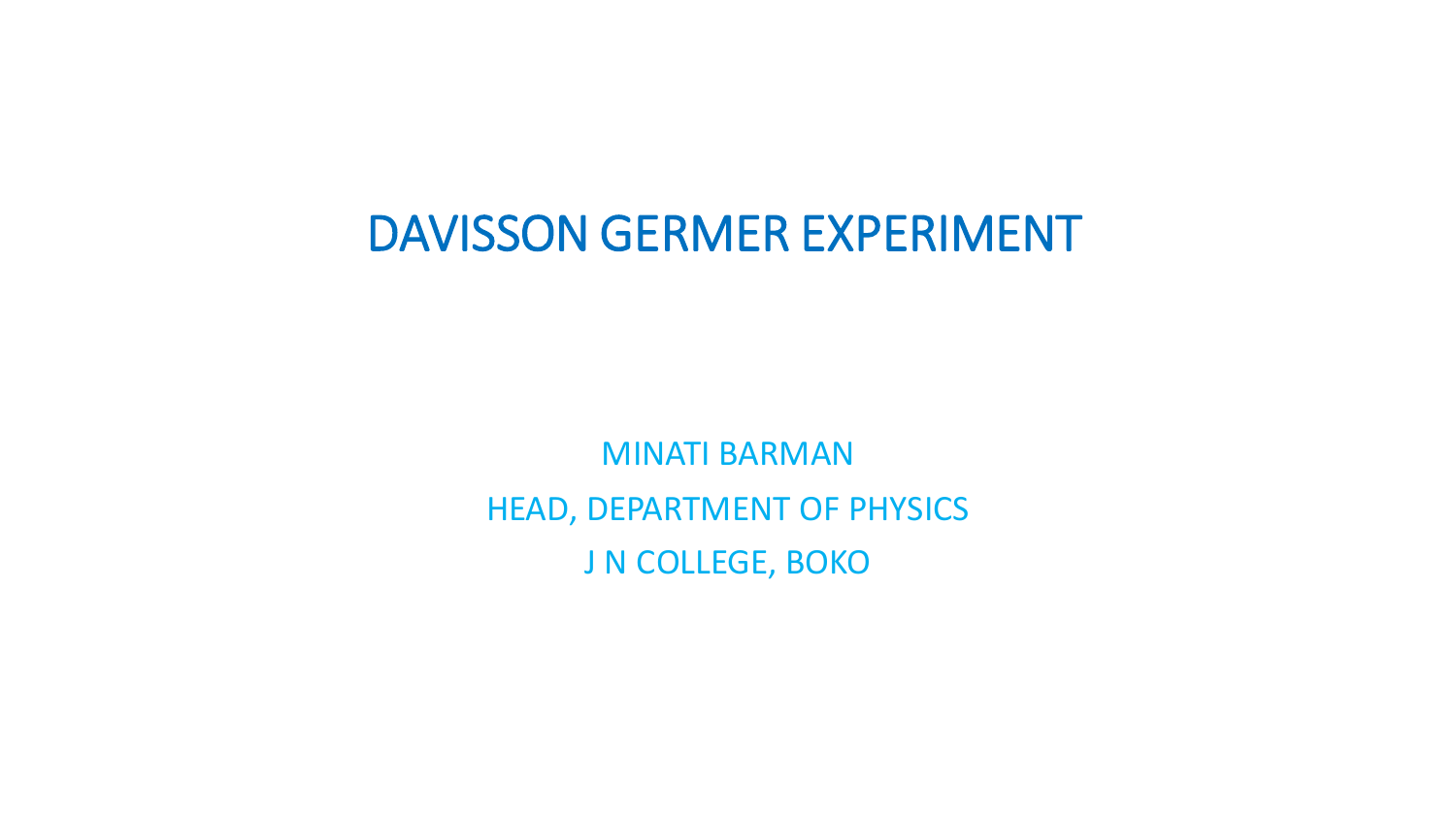In 1923 Louise de Broglie suggested that like radiation matter also posses duel nature that are particle and wave. According to him a particle of mass m moving with velocity v always associated with a wave with wavelength  $\lambda = h/p$  here h is Plank's constant and p is momentum of the particle.

In 1926Walter Maurice Elsasser suggested that wave like nature of matter might be invested by electrons scattering experiment in crystalline solids.

In 1927 Davisson and Germer proved that fast moving electrons show diffraction effect (property of waves)and calculated the wave length of electrons wave.

In the same time G P Thomson also proved experimentally the wave nature of electrons.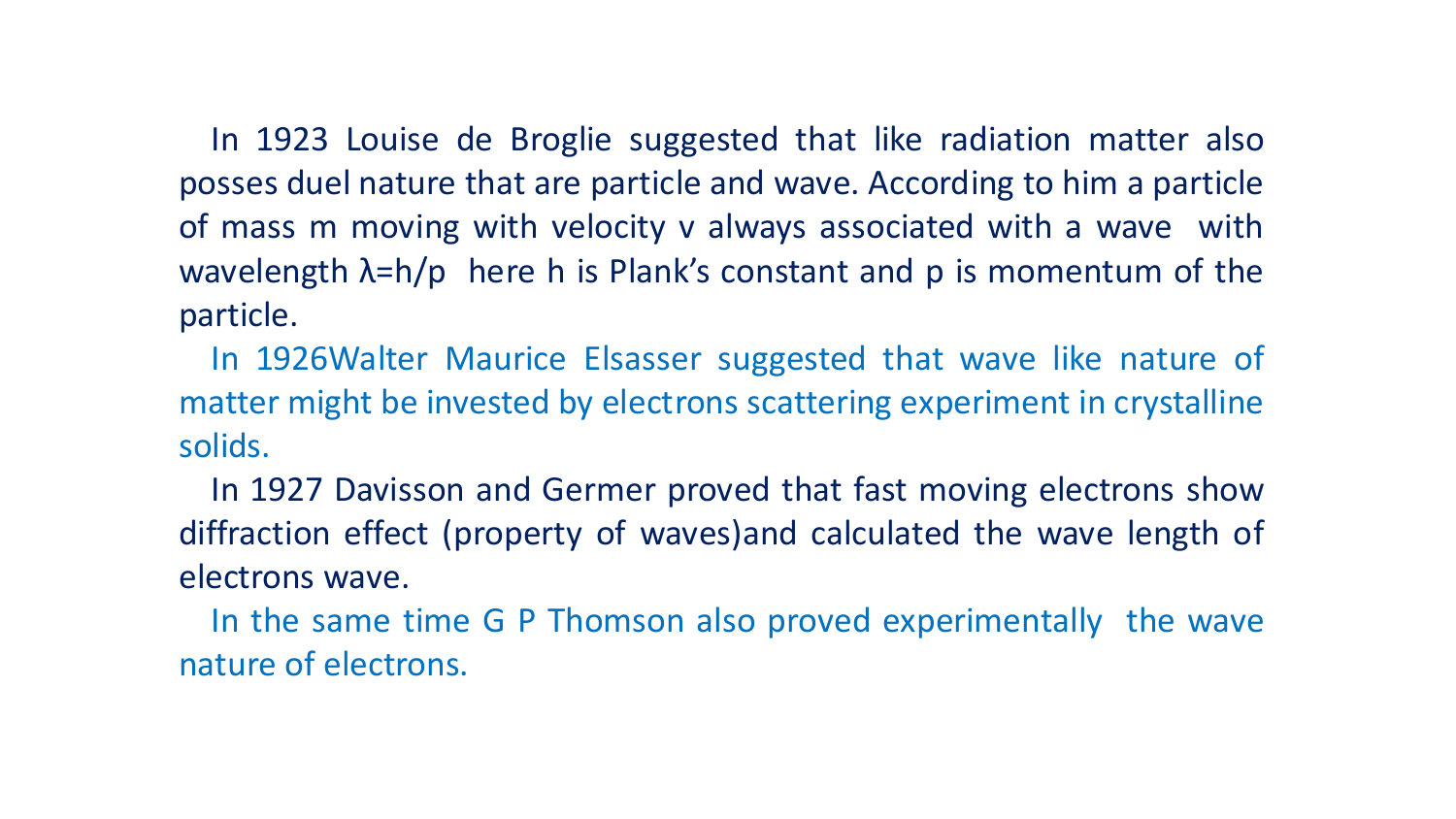## Davisson and Germer Experiment:

The Davisson and Germer experiment confirmed the earlier hypothesis of de Broglie which demonstrated the wave nature of the electrons,. This experiment confirms that electrons exhibit diffraction pattern when they are scattered from a crystal plane .

## Davisson and Germer Apparatus:

In this apparatus the energy of the electrons in the primary beam can be varied with the angle at which they are incident upon the nickel crystal target . The crystal and the detector was kept on a rotating plane.

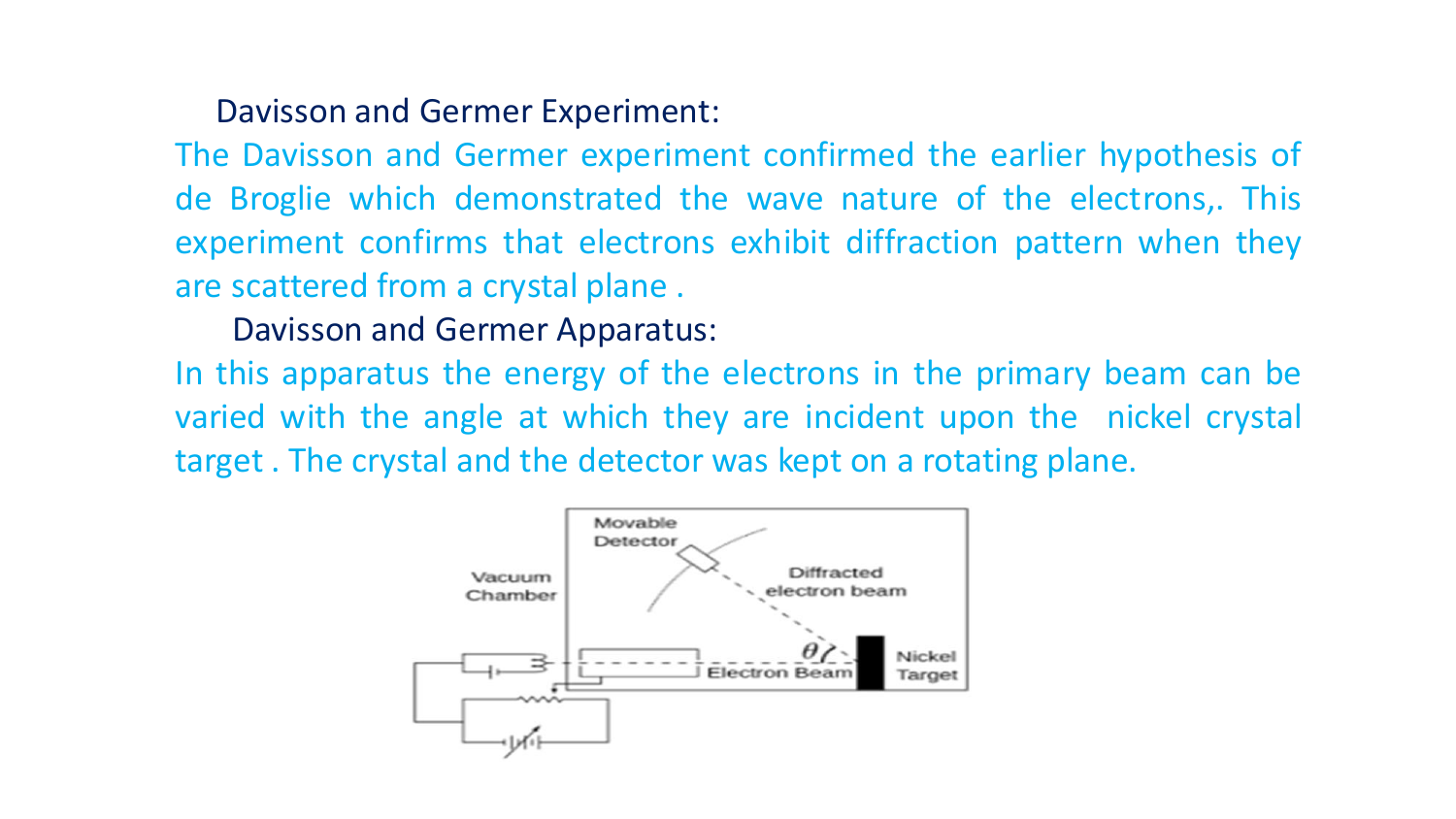An electron beam from an electron gun then is fired at the nickel crystal. The electron gun was a heated tungsten filament. The thermally excited electrons were then accelerated through an electric potential difference, giving them a certain amount of kinetic energy, towards the nickel crystal. The experiment was conducted in a vacuum chamber to avoid collisions of the electrons with other atoms on their way.

To measure the number of electrons that were scattered at different angles,

a faraday cup electron detector was used. The number of reflected electrons varied as the angle between the detector and the incident electron beam varied.

The detector was designed to accept only elastically scattered electrons with high velocity at angles between 20° and 90°.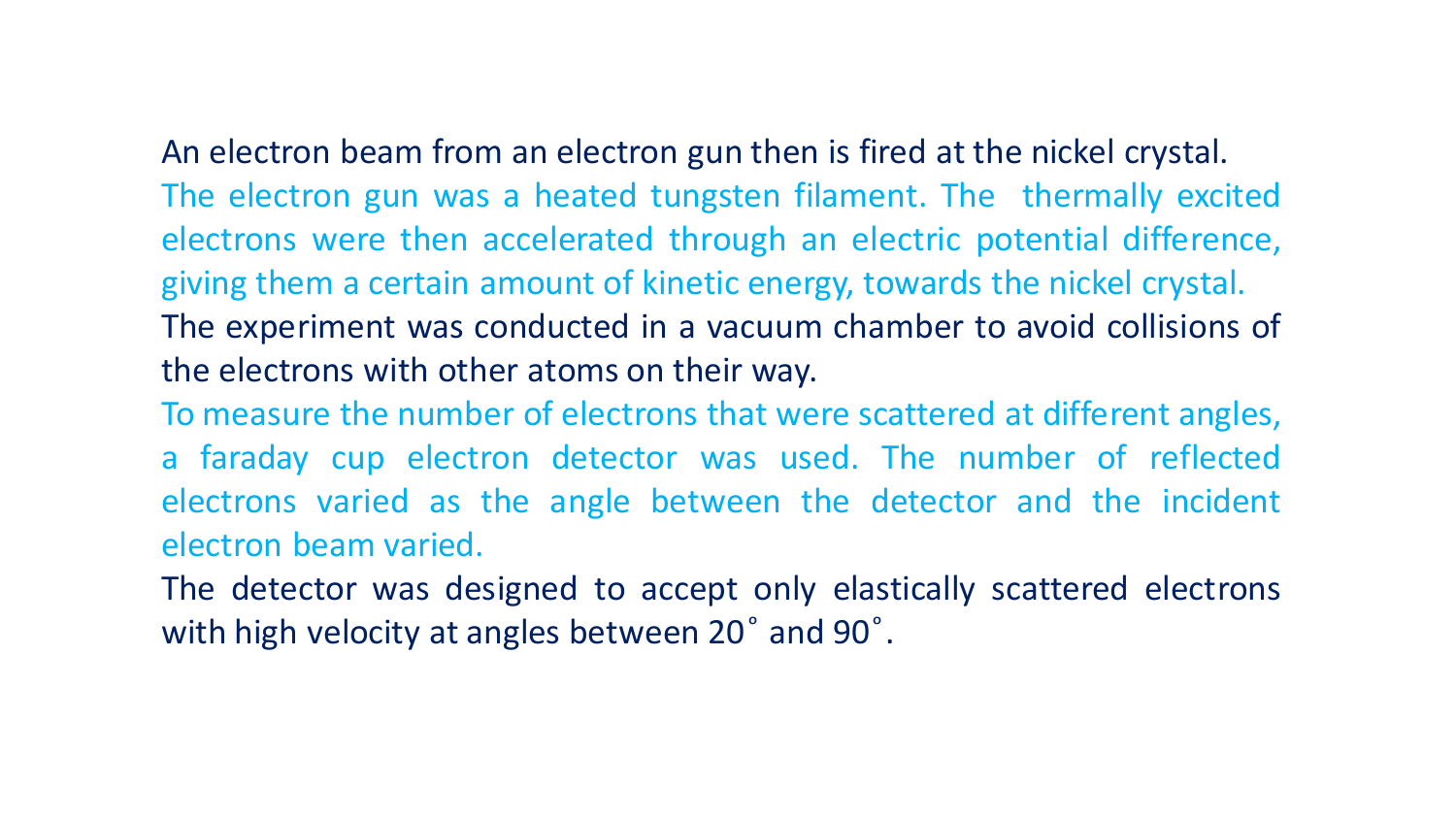When the angle beween the incident beam and the scattered beam become 50  $\degree$  the detector shows maximum numbers of electron scattering. The maximum numbers of reflected electrons in the detector indicate that electrons are being diffracted. In such a case applying Bragg's law we can write ,

 $2d \sin\theta = n\lambda$  here  $\theta$  is Glancing angle so  $\lambda = 2x \cdot 0.91x \sin 65^\circ$  for nickel d = 0.91 A $\degree$  $= 1.82x 0.9063 = 1.65 A^{\circ}$  and for 1st order n=1  $\lambda$  = 1.65 A  $\degree$  is the experimental value of wavelength associated with an electron considering it to be associated with a wave.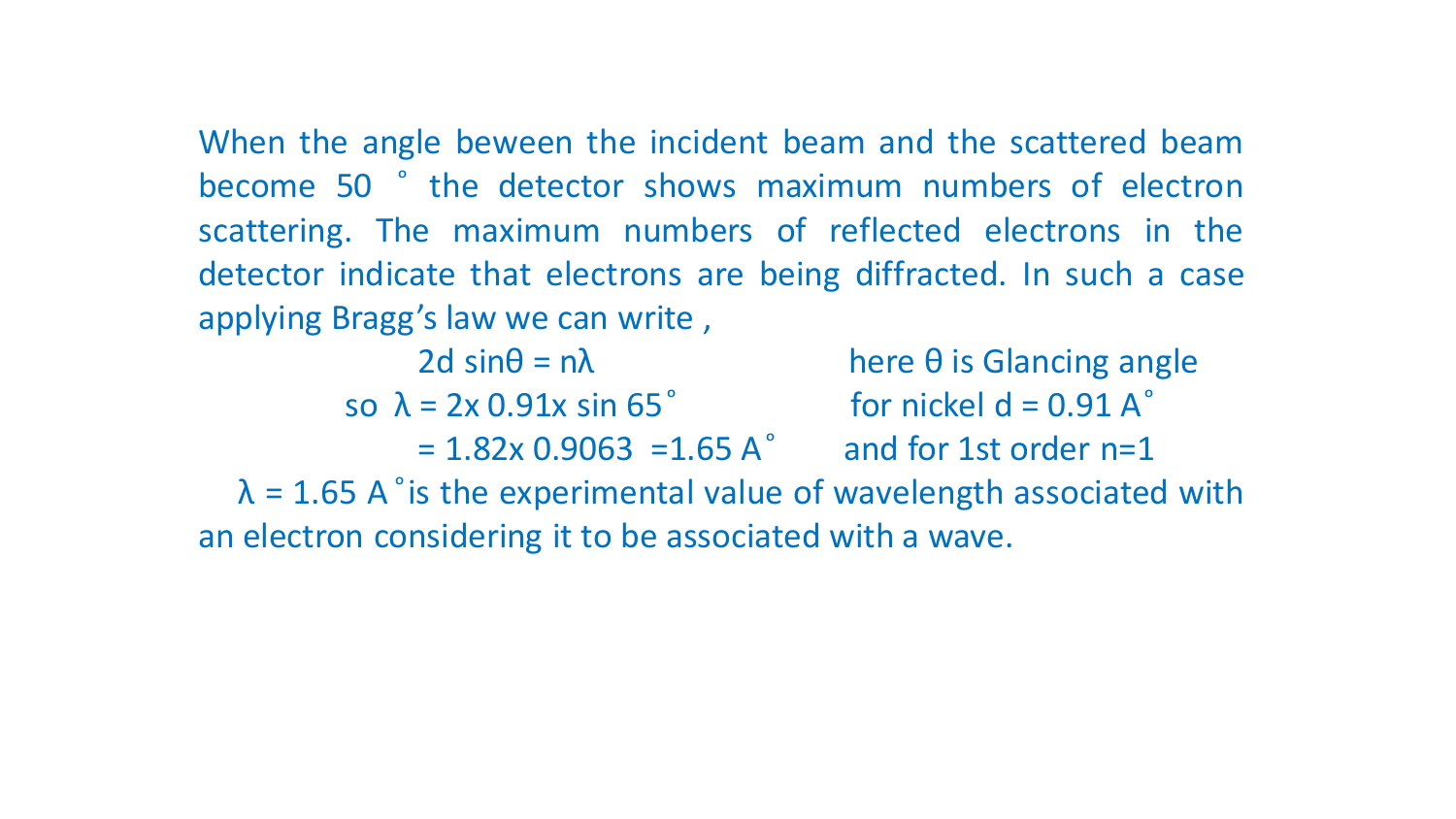

 $\sum_{i=1}^{n}$ 

**Davisson and Germer Experiment**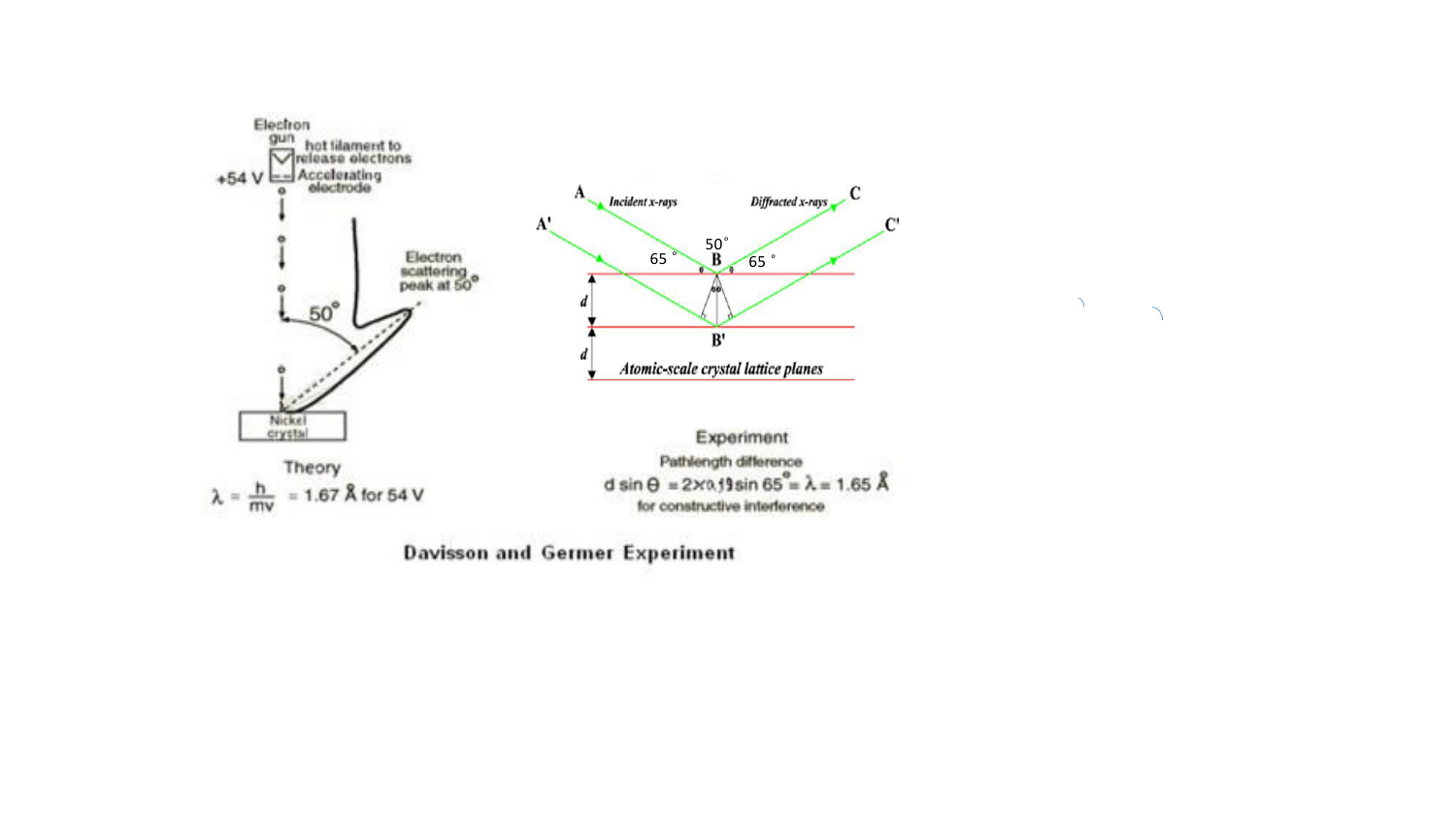Again the wave length associated with an electron, moving under a potential difference of 54 volt is calculated using de Broglie's hypothesis as E= 54 eV = 54 x1.6x $10^{-19}$  J

Now we know that de Broglie wavelength

$$
\lambda = \frac{h}{mv} = \frac{h}{\sqrt{2mE}} = \frac{6.6 \times 10^{-34}}{\sqrt{2 \times 9.1 \times 10^{-31} \times 54 \times 1.6 \times 10^{-19}}} = 1.66 \text{ A}^{\circ}
$$

This shows that the wavelength of matter wave according to de Broglie hypothesis is very close to the wavelength measured for electrons classically applying Bragg's law. This prove that matter also associated with waves.

\*\*\*\*\*\*\*\*\*\*\*\*\*\*\*